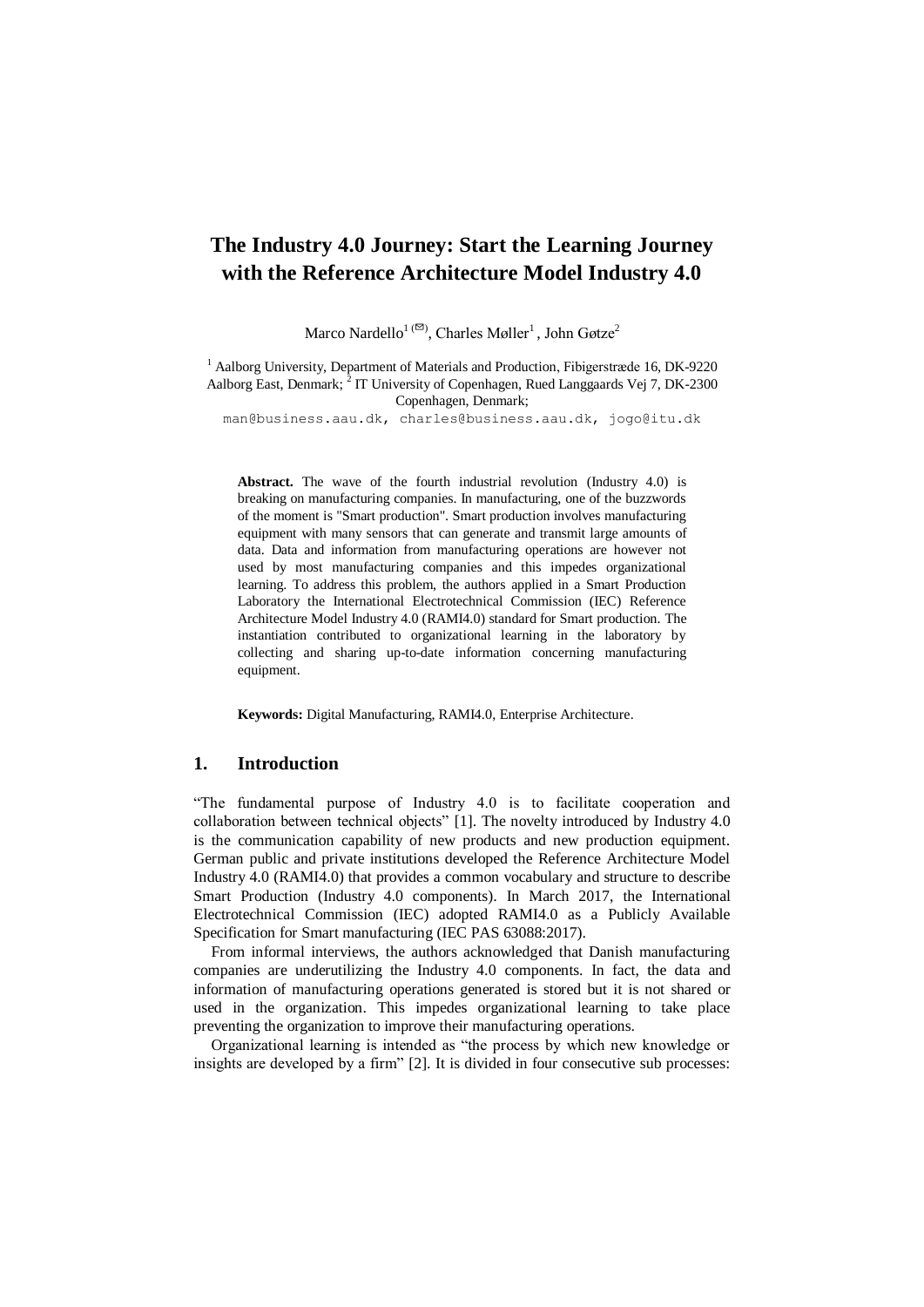information acquisition, information dissemination, shared interpretation, and development of organizational memory [5]. From the authors' understanding, most of the Danish manufacturing companies fail at the information dissemination, therefore blocking the organizational learning process. The goal of this project is to enable information dissemination in the organization and therefore allow the organizational learning process to progress by applying a standard framework. The authors chose RAMI4.0 because of its importance in the manufacturing industry. The research questions are:

- 1. How does an instantiation of the RAMI4.0 contribute to organizational learning?
- 2. How does an instantiation of the RAMI4.0 contribute to the information dissemination sub process?

To assess these research questions, the authors conducted a project where they modelled the Smart Production Laboratory ("Lab" in the remaining of the paper) at Aalborg University using the RAMI4.0. The Lab includes fully automated conveyor belt modules with mounted on top manufacturing equipment. In addition to contributing to organizational learning, the authors are presenting in this project the first instantiation of RAMI4.0. At the time of writing, to the authors' knowledge no application of the RAMI4.0 was published in journals or conference proceedings. Therefore, this paper is the first to demonstrate RAMI4.0 application. Related work includes, Langmann et al. with [3] and who have modelled a manufacturing equipment as an Industry 4.0 component, and Pauker et al. with [4] who propose an approach for information model design in Industry 4.0.

Applying a design science based research methodology, the authors developed the instantiation and the preliminary results of its application show that RAMI4.0 contributes to organizational learning by collecting all the knowledge related to manufacturing equipment and by providing up-to-date and exhaustive information related to it.

This paper continues with a description of the RAMI4.0 and organizational learning literature. Subsequently, the authors present the Lab where they applied RAMI4.0. Following, the methodology and the artefacts sections. The paper concludes presenting the results and a discussion.

### **2. Literature**

#### **2.1. Reference Architecture Model Industry 4.0**

RAMI4.0 [1] provides a structure for describing different aspects of an asset. An asset is defined as an "object which has a value for an organization" [1], which therefore not only means physically tangible objects, but also intangible objects such as ideas, archives and software. An asset is not necessarily an I4.0 component: "only if it is an entity, has at least passive communication capability and has been equipped with an 'administration shell' does an asset become an I4.0 component" [1]. One of the goals of RAMI4.0 is to facilitate the understanding of an asset by analysing it using three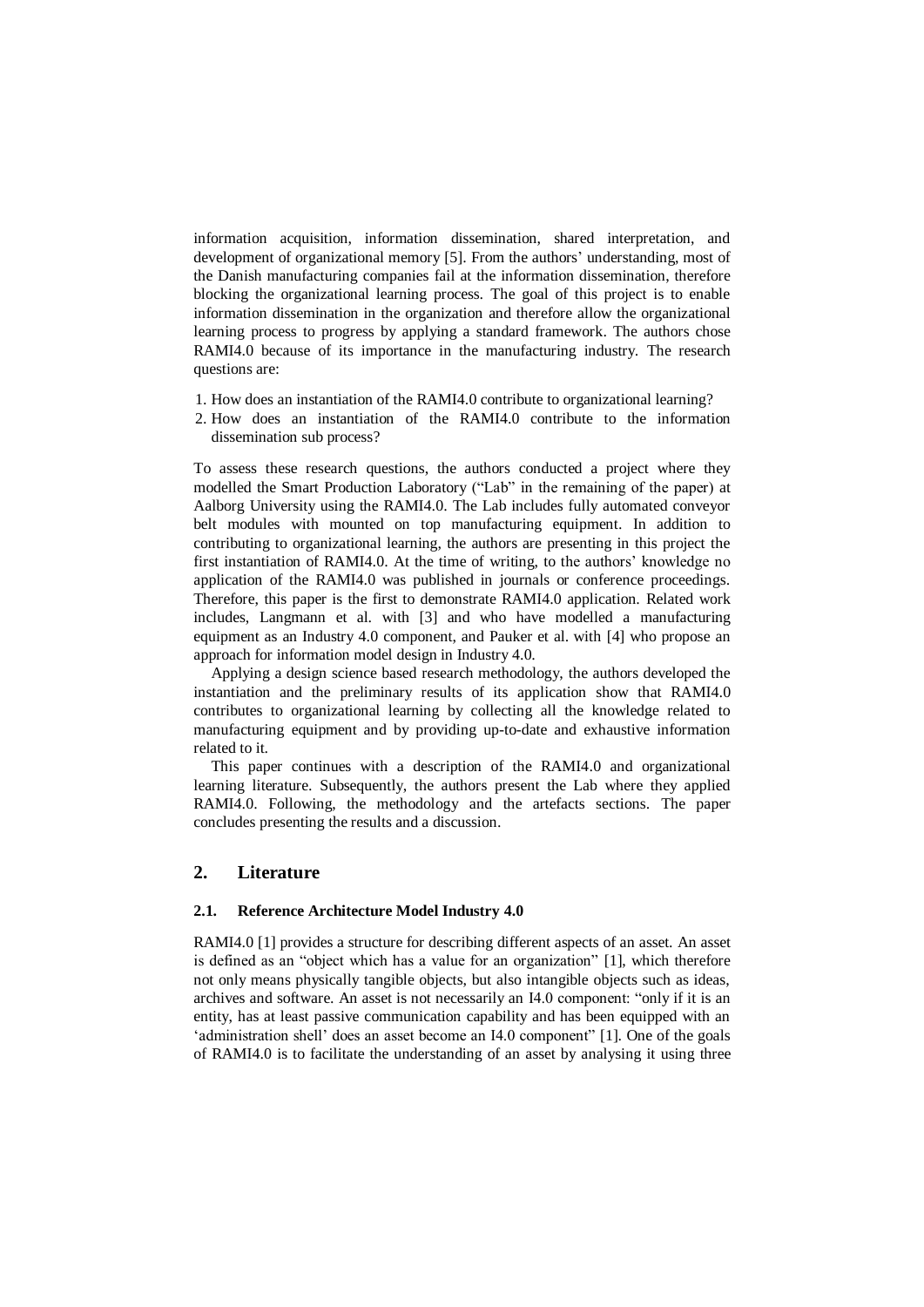dimensions: (1) architecture axis, (2) life cycle and value stream, and (3) hierarchy levels. The goal is to reduce the complexity of analysis of an asset to more manageable sections and at the same time provide a holistic view of it. Due to space constraints, the presentation will focus more on the first dimension because of its relevance for designing the models. More information related to the other two dimensions is available in the standard [1].

First, the architecture axis dimension structures the asset's properties and functions specifying its relation to the different aspects. In the RAMI4.0 these aspects are organized in six layers [1]:

- The business layer describes the commercial view of an asset and it includes:
	- ─ Organizational boundary conditions (such as order commissioning and general ordering conditions), monetary conditions (price, availability of resources, discounts), legal and regulatory conditions;
	- ─ Business models, business processes, service orchestration and their relationship.
- The functional layer describes the logical and technical functions of an asset by:
	- ─ providing a digital description of its functions and a platform for horizontal integration among assets' functions;
	- ─ models with runtime data of processes, functions and applications.
- The information layer describes the data related to the technical functionality of an asset. These data are divided between:
	- ─ non-real-time data, like execution rules, data integration rules, and interfaces for structured data transmission;
	- ─ real-time data, such as production data and events that impact the functional layer.
- The communication layer describes "the access to information and functions of a connected asset by other assets" [1]. This layer specifies "which data is used, where it is used and when it is distributed" [1]. Communication between assets requires the use of a uniform data format among the different assets combined with a "data publishing services" to make the data available. The publishing service is a core concept of Service-Oriented Architecture (SOA).
- The integration layer documents the relation from the physical world to the information world, changes in the physical world need to be represented in the information world. It includes the infrastructure (e.g. field buses, RFID and QR codes) necessary to implement a function, as well as the properties and processrelated functions required to use an asset in the intended way.
- The asset layer digitally represents physical assets, for example production equipment or product part. For every asset represented in this layer there must be a virtual representation in the above layers. Among the physical assets, this layer includes the digital interface with humans and the relationship to elements in the integration layer.

The second dimension, the life cycle and value stream dimension is concerned with the asset's general information and its individual information. The general information relate to the asset's characteristics that are common to all types of that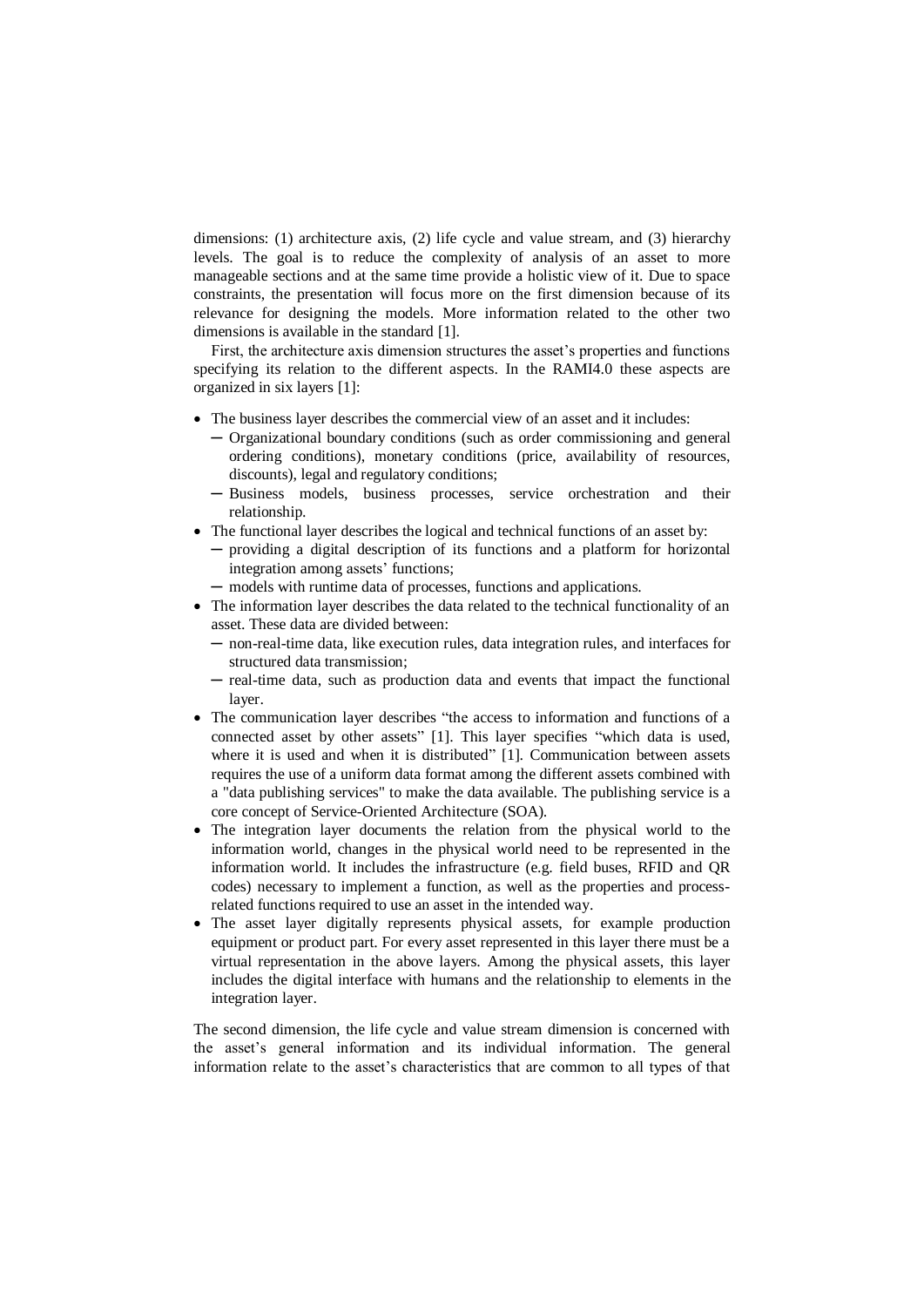asset (e.g. product part ID). The individual information relate to the properties of an individual instance of that type of asset (e.g. product serial number).

The third dimension, the hierarchy levels relate to the factory physical location or level of analysis. Starting from the lower levels, the product and field device levels represent the elements involved with performing the manufacturing activity. Extending the scope, the control device, station, work centres and enterprise levels identify the asset's location with an increasing abstraction level. The connected world level is the most extended level and it describes the relationship between assets in different enterprises (or companies).

RAMI4.0 describes "a reference architecture model in the form of a cubic layer model, which shows technical objects (assets) in the form of layers, and allows them to be described, tracked over their entire lifetime (or "vita") and assigned to technical and/or organizational hierarchies" [1]. It also describes "the structure and function of Industry 4.0 components as essential parts of the virtual representation of assets" [1].

#### **2.2. Organizational learning**

At its basic level, organizational learning is "the process by which new knowledge or insights are developed by a firm" [2]. In organizational learning literature, this process is generally perceived as four sub processes [5]: information acquisition, information dissemination, shared interpretation, and development of organizational memory.

First, the information acquisition process allows organizations to actively look for and gather useable information [2]. For this sub process there are three distinct sources [5]: direct experience, experience of others, and organization's own memory mechanisms. Once information is acquired by organizations, through the information dissemination process it is "distributed to those individuals who need it in order for the learning process to be effective" [2]. After the information is disseminated, consensus as to the meaning of the information evolves in the organization [2]. This process, known as the shared interpretation process, refers to the presence of consensus among organizational members with regard to the meaning of information [5]. Finally, the organizational memory process "refers to the amount of stored information or experience an organization has about a particular phenomenon" [6]. This last process provides first "a foundation for change through generative learning processes, and second, it can have a significant impact on the learning process by influencing the type of information that is sought and the manner in which the information is analysed" [5].

To the authors knowledge, the contribution of reference or architectural models has not been researched in the organizational learning field. Through the application of RAMI4.0 the authors intend to demonstrate possible contribution to organizational learning.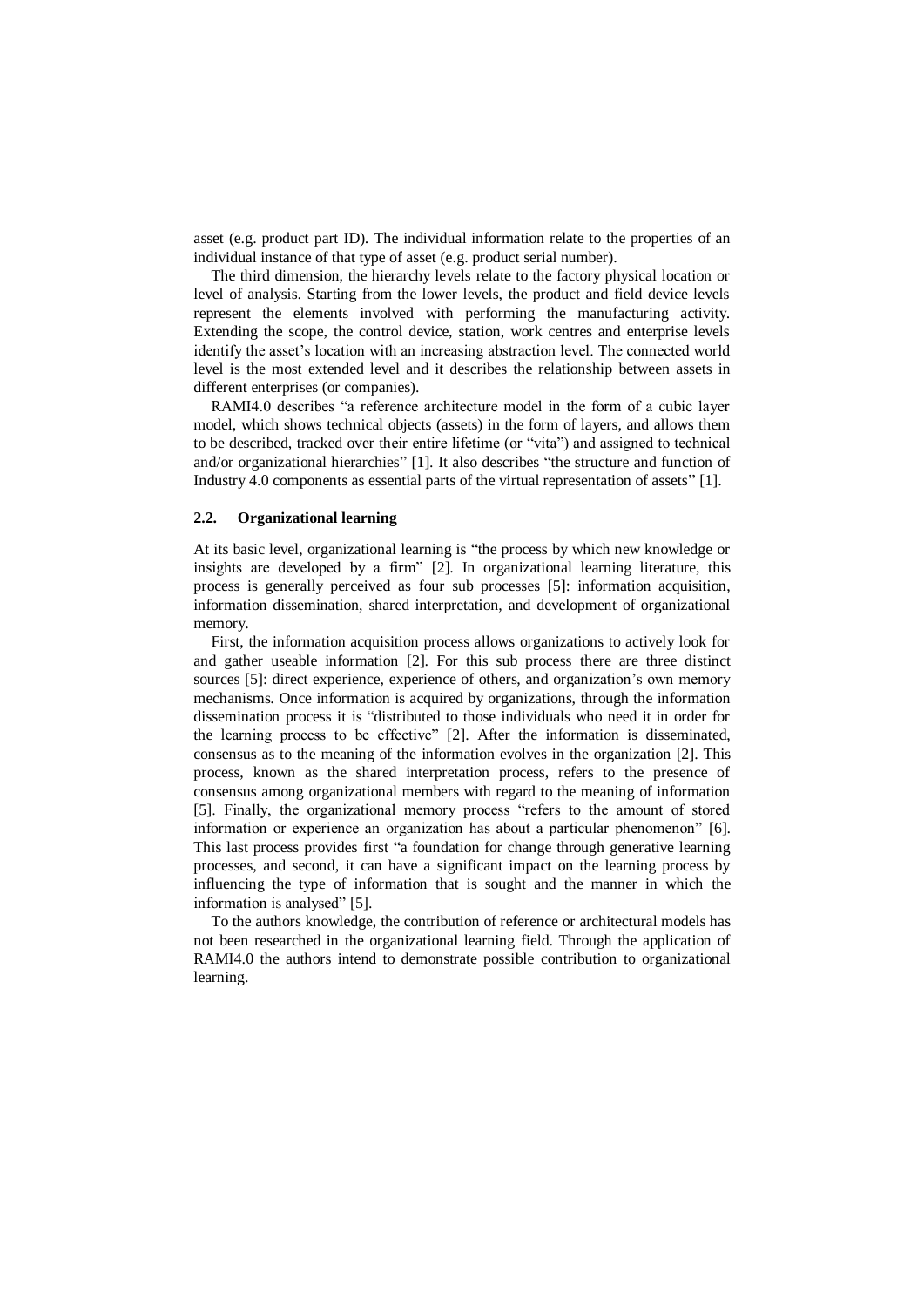# **3. Methodology**

The goal of this project was to develop an instance of the RAMI4.0, and assess its contribution to organizational learning. To the authors, applying design-science research methodology for information systems [7] is the most appropriate choice because it "focuses on the creation and evaluation of innovative IT artefacts that enable organizations to address important information related tasks" [7]. The four main steps of this project were [8]: problem identification, definition of objectives of the artefact, design and development of the artefact, and demonstration of the artefact. Due to time constrains, the authors did not perform a formal evaluation of the solution but they demonstrated its contribution to the organizational learning field. The project involved the Lab manager because of his unique knowledge on the Lab activities.

#### **3.1. Problem identification**

To identify the specific research problem, the first author interviewed the manager to understand the challenges and problems affecting people doing research at the Lab.

Based on the interview, the authors focused on two problems experienced also by Danish manufacturing companies related to the information dissemination subprocess. The first one is the lack of shared access to information about the production line (e.g. modules errors). This problem is related to the information dissemination process because the information generated by the modules of the production line is accessible only locally through the Manufacturing Execution System (MES).

The second problem involves the new knowledge created by the students and researchers – in the form of tutorials, student reports, guidelines and so on – which is either not shared or is shared during biweekly student meetings. As the manager explained, "the only way somebody would know that it [the documentation] exists is by coming to this biweekly meeting where hopefully they [a student group] can say *we plan to do something like this* and he [a student from another group] can say *I actually did it [I will send you my last semester report]*". This problem also relates to the information dissemination process because information is disseminated in an unstructured way.

#### **3.2. Definition of the objectives of the artefact**

The problems were addressed with two solutions, included in the artefact, to distinguish between dissemination of automated information versus dissemination of human generated information. To address the first problem, solution 1 should enable the communication of information generated autonomously by the production systems (e.g. error information) to those individuals who need it (e.g. Lab manager). To address the second problem, solution 2 should enable the communication of human generated information (e.g. tutorials made by a student) to those individuals who need it (e.g. student group).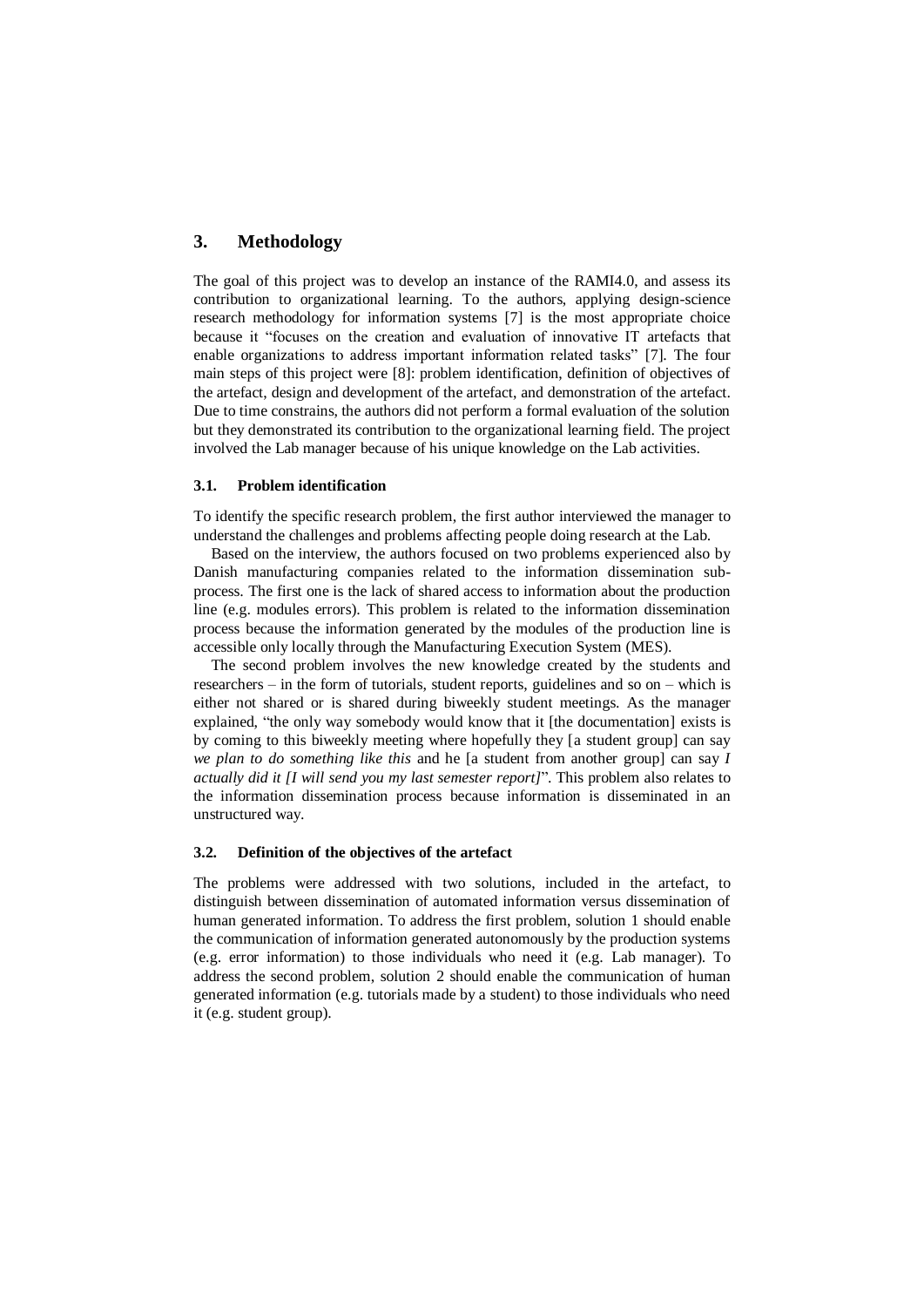#### **3.3. Design and development of the artefact**

The authors designed the artefact modelling the Lab applying the RAMI4.0 based on the standard specifications [1] summarized above. QualiWare Enterprise Architecture Platform [9] was used since it provides an extensive set of modelling features that facilitate the modelling of the different elements in the Lab. When modelling, the authors adopted both top-down and bottom-up approaches [10]. These approaches are used in SOA modelling so that high-level business aspects are modelled while capturing also the low-level aspects, and the relation between the high- and low-level elements [10]. The top-down approach consisted in modelling first the business and functional layers of the RAMI4.0. In the bottom-up approach, the authors modelled in order the asset, integration and communication layers. Alternating the two approaches, the authors completed the models required to apply the RAMI4.0.

#### **3.4. Smart Production Laboratory**

This project involved Aalborg University's Smart Production Laboratory. This research facility includes a fully automated small production line (fig. 1a) integrating and demonstrating various Industry 4.0 concepts and technologies. The elements relevant for this project are the FESTOs CP factory and the process modules. The FESTO CP factory are transportation modules (linear conveyor belts) that form a small modular and expandable factory with Industry 4.0 technologies. These modules are connected to the MES, the system managing the production process, and to a data storing cloud platform. On top of the linear conveyor belt there are the process modules, for example drilling module, inspection module, and assembly module. These modules are performing the manufacturing activities on the products.

The Lab produces a simplified mobile phone (see fig 1b) that is transported by the conveyor belt using a carrier (see fig 1c). This phone is composed of four parts: backcover, top-cover, circuit board, and fuses.

Due to time constraints, among the different production activities in the Lab, the authors focused on the back-cover drilling activity.



**Fig. 1.** Overview of the Smart Production Lab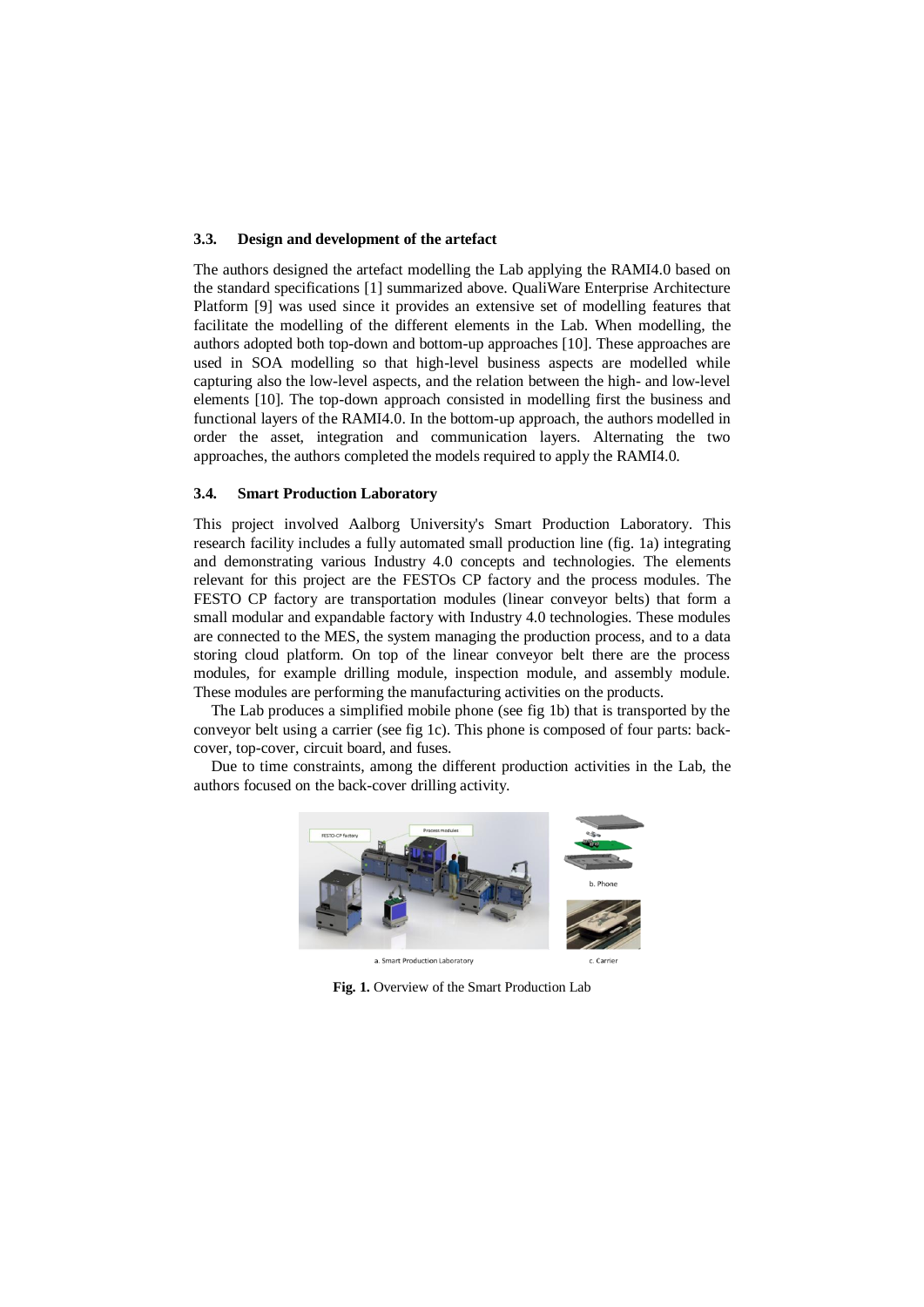#### **3.5. Demonstration of the artefact**

Continuing with the design-science methodology [8], the authors investigated whether the artefact contributed to the whole organizational learning process and to solve the two problems related to the information dissemination sub process. In a second meeting with the manager, the first author presented the instantiation of the RAMI4.0 of the Lab. All the models and solutions created were shown to the manager. Afterwards, the first author interviewed the manager using an interview guide with open-ended questions. It was divided into five sections: one for each of the four sub processes of organizational learning and a final one about the organizational learning process. For assessing the success of the artefact, the authors analysed the interview transcript identifying relevant quotes from the manager.

At the time of writing, the authors completed one iteration of the design research methodology. The artefact designed is presented in the next section.

### **4. Artefact**

The authors developed as artefact an instantiation of the RAMI4.0. For each layer of RAMI4.0, the authors designed at least one model of the layer's architecture which connected to the life cycle and value stream as well as to hierarchical elements. Based on these models, the authors developed specific features for the two solutions. The first solution focused on the development of the functionalities in the QualiWare platform required to include close to real-time production data from the MES in the models. The second solution used existing functionalities of the platform to link external documents to the models.

#### **4.1. Application of RAMI4.0 at Aalborg University Smart Production Lab**

This subsection starts with a description of the models created for each layer of the RAMI4.0. It concludes with a more detailed presentation of the process model that was key for solving the two problems. A better version of the figures is available at <https://coe.qualiware.com/lab/>.



**Fig. 2.** Overview of the models in the layers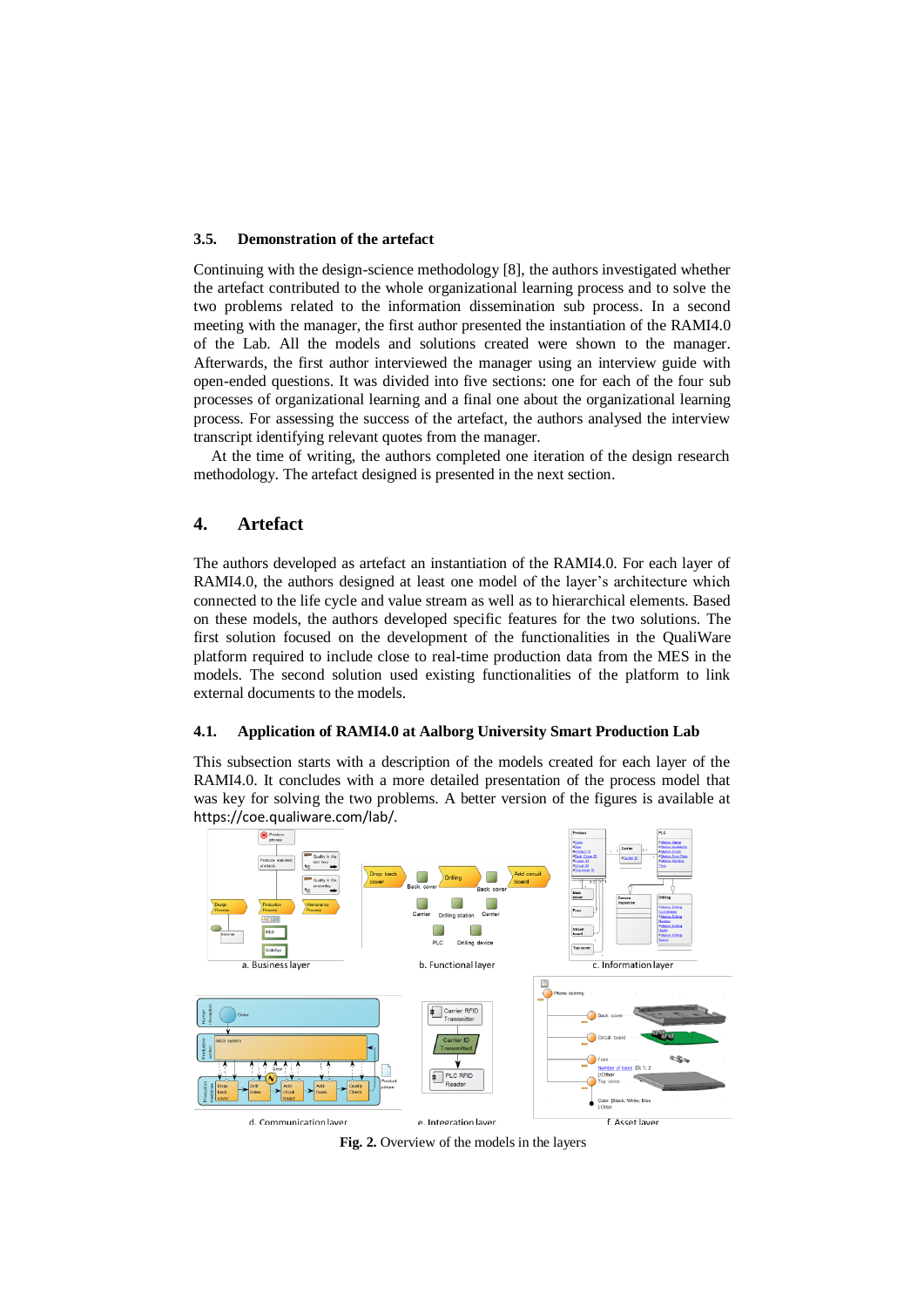The information related to the *business layer* (fig. 2a) of the RAMI4.0 is represented in the strategic model. Starting from the top it includes: business goals of producing phones, linked to the capability of producing standard phones, also linked to the production process for producing phones. Information pertaining to the *functional layer* (fig. 2b) is represented in the process model. It includes the flow of activities, the equipment and the product parts required to produce a phone. The *information layer* (fig. 2c) focuses on the data related to assets. A data model diagram represented for each physical asset – back-cover, product, carrier, plc, drilling equipment – its parameters and attributes in individual classes. The content of the *communication layer* (fig. 2d) presents in the application model. Within the context of the drilling process, the application model describes the interaction between the MES system and the PLC application of the drilling station, and the message flow. Continuing with the *integration layer* (fig. 2e), the physical interaction between the carrier and the PLC is documented through the infrastructure and communication model. Finally, information about the *asset layer* (fig. 2f) is presented in the product model. The first model presents the production line equipment, while the second one describes the phone and its parts.

The process model includes the flow of activities, equipment and product parts required to produce a phone. Focusing on the drilling activity, one back-cover on a carrier is the input for the activity that produces as output the back-cover with holes on a carrier. This activity is performed at the drilling station, which is composed of one FESTO PLC and one drilling device. This model distinguishes between life cycle and value stream dimensions. What was described above refers to general activity of drilling, while specific drilling data from the equipment in the lab is available in tables in QualiWare Platform that are accessible by clicking on the drilling activity box (fig. 3).

#### **4.2. Solution 1 – Autonomously generated information**

The first solution focused on the drilling activity and it required the creation of three new elements in the QualiWare platform that involved an integration with the MES: one table with the last ten errors (fig. 3d), one table with the last 10 products manufactured (fig. 3c), a modified version of the production process model (fig. 3b). The tables contained partly invented and partly simulated data. For the last ten errors, the error table presented the Error ID (e.g. emergency stop button being pressed or loss of connection between the module and the MES system), the last product ID elaborated by the module and the time stamp. For the last ten parts produced by the module, the production table showed the order number, the product ID, the time stamp, when the activity started and ended (the last two columns are not represented in the figure due to space constrains). The production process model was modified by highlighting in red the activity with a problem and the equipment that generated the problem.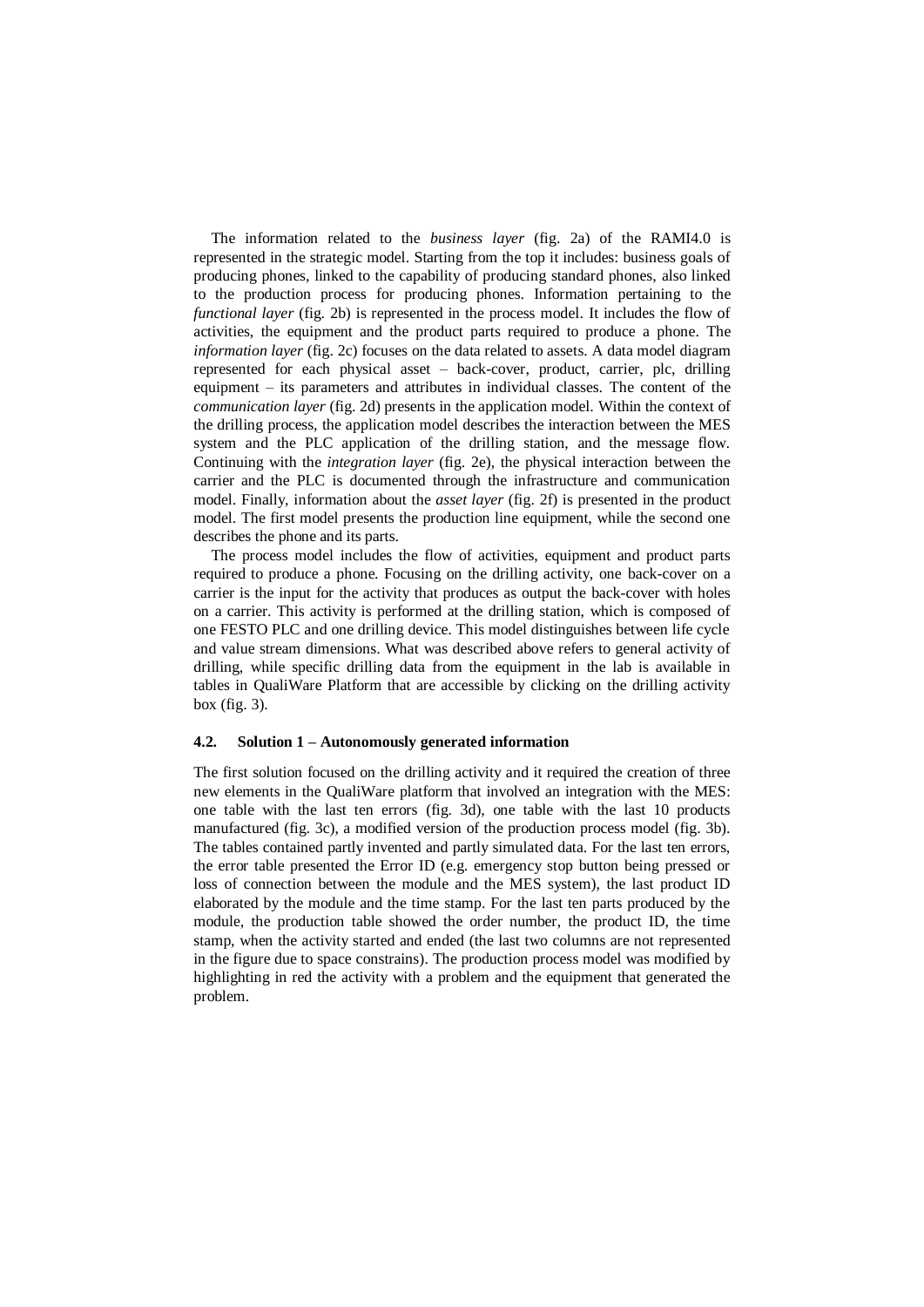

**Fig. 3.** Drilling activity in the process model

All these models were linked to the drilling activity in the production process model. At the moment of writing, QualiWare and the authors are still working on autonomously update this model.

## **4.3. Solution 2 – Human generated information**

Solution two involved the creation of links between the drilling activity in the process model and external resources. The links, Uniform Resource Locator (URL), pointed to: an online video (fig. 4a) demonstrating how the drilling module operates, a student report in stored in the university project database (fig. 4b), and a document with guidelines (fig. 4c) available on a shared document platform.



**Fig. 4.** External resources linked to the model

## **5. Results**

The goal of this paper was to identify how an instantiation of RAMI4.0 contributes to organizational learning and to the information dissemination sub-process. RAMI4.0 contributed to the overall organizational learning process by helping the Lab manager to "keep track of how things are connected, [… and] figuring out what exactly is that I'm looking for." In addition, the instantiation "is also a very nice way of communication to other people, new people, […] how it [the production line] works". The models "provide the linking, the association between a certain student project, or video […] and a certain resource." RAMI4.0 "is effectively a way of collecting all the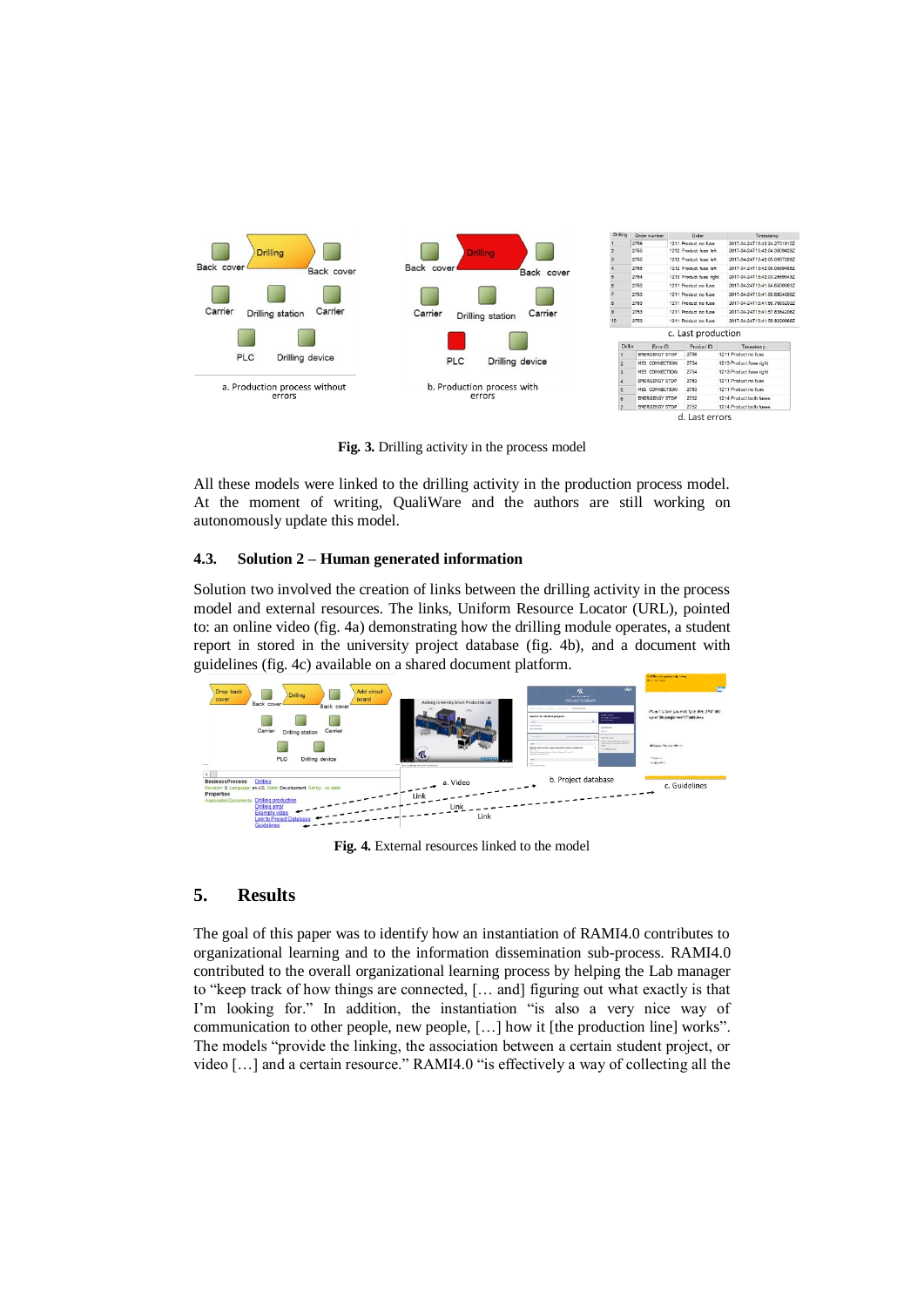knowledge we have about the system [production line]." It contributes to organizational learning "by providing me [manager] with up to date information, and all the relevant information."

Solution 1 contributed to the information dissemination process enabling the manager to "resolve the errors much faster because probably here [in the models] I can see what is making the error and what is the cause of the error".

Solution 2 contributed to information dissemination "when training new people this [RAMI4.0 instantiation] is a very valuable way. […] It gives an overview what is actually the process of it [production process]." In addition, it allows researchers to "know something about how I am supposed to use this one [the drilling module], what I can do, what I can't do". The link feature in solution 2 "is exactly how we could disseminate some of the information to them [students working in the Lab]. By simply providing them with easy access to the information".

### **6. Discussion & Conclusion**

In this paper, the authors presented an instantiation of the RAMI4.0 to demonstrate its contribution to organizational learning. Through this instantiation at the Lab at Aalborg University, the authors demonstrated that reference models contribute to the information disseminations sub-process. The solutions allowed to share autonomously and human generated information (e.g. respectively machine errors and equipment guidelines). Reference models contributed to organizational learning by collecting relevant knowledge about a specific context (e.g. manufacturing equipment) and providing it when need it. In addition, reference models facilitated the explanation of how the production line works.

The two major limitations of this project are to have implemented the reference architecture model in a research laboratory and not in an industrial context, and to do not have fully automated the integration with the MES system. As next step, the authors plan to apply RAMI4.0 in manufacturing companies to make industrial demonstrators.

# **References**

- 1. Plattform Industry 4.0. Smart Manufacturing Reference Architecture Model Industry 4.0 (RAMI4.0). 1–35, (2016).
- **2.** Tippins, M. J., Sohi, R. S.: IT competency and firm performance: Is organizational learning a missing link?. Strategic Management Journal 24(8), 745–761 (2003).
- 3. Langmann, R., Rojas-Pena, L. F.: A PLC as an industry 4.0 component. In: Proceedings of 2016 13th International Conference on Remote Engineering and Virtual Instrumentation, REV 2016, 10–15 (2016).
- 4. Pauker, F., Fruehwirth, T., Kittl, B., Kastner, W., Frühwirth, T.: A Systematic Approach to OPC UA Information Model Design. In: Procedia CIRP, 57, 321–326 (2016).
- 5. Slater, S. F., Narver, J.: Market orientation and the learning organization. In: The Journal of marketing, 59(3), 63–74 (1995).